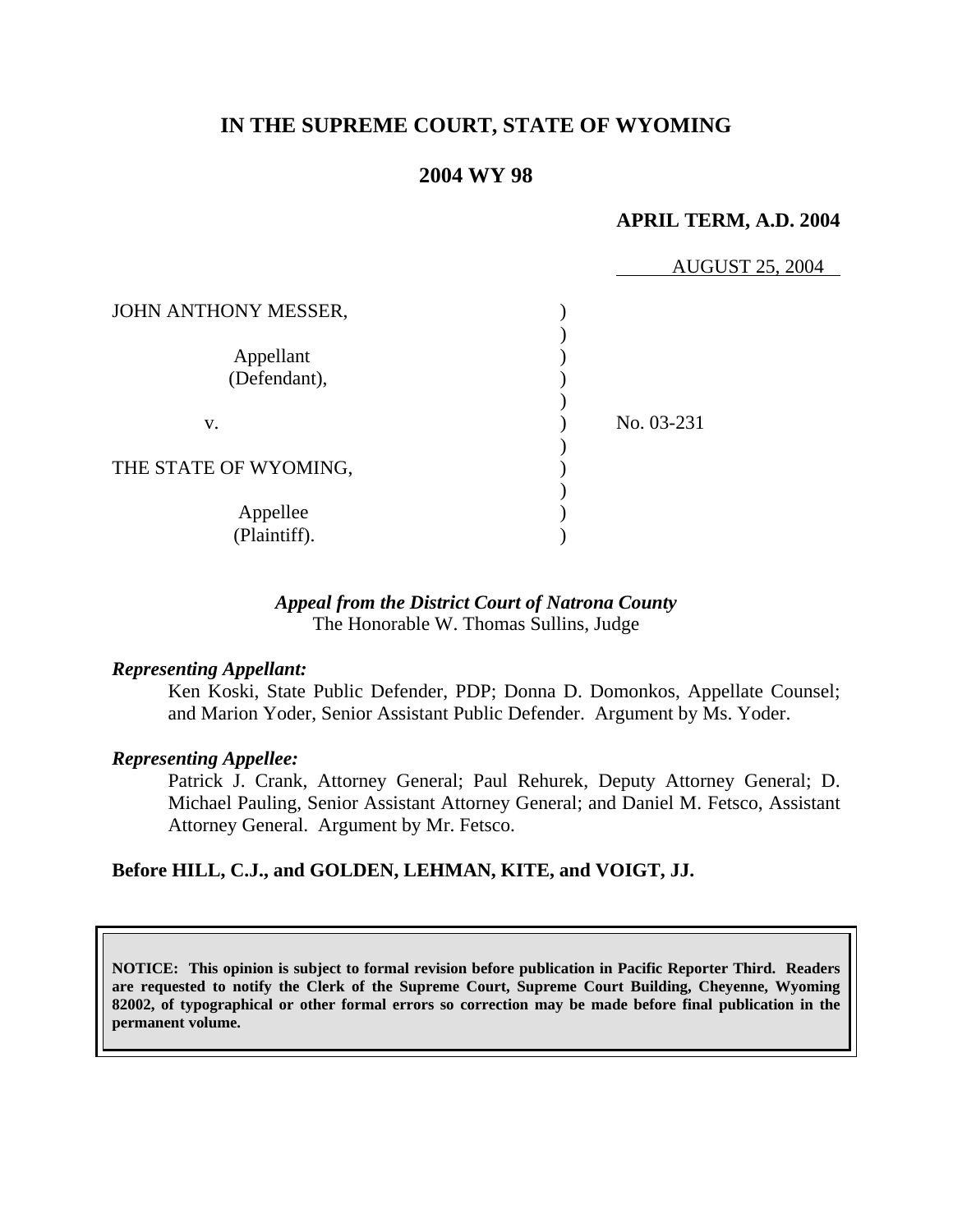KITE, Justice.

[¶1] John Messer was convicted by a jury of felony domestic violence in violation of Wyo. Stat. Ann. § 6-2-501(b) and (f)(ii) (LexisNexis 2003). Mr. Messer appeals his conviction, claiming the district court lacked subject matter jurisdiction, he was denied due process because he was not given adequate notice of the prior convictions upon which the State was relying to obtain a sentence enhancement, and the jury was not properly instructed, which allowed it to convict on insufficient evidence. We find no error and affirm.

## **ISSUES**

- [¶2] Mr. Messer raises the following issues:
	- I. Whether the district court had subject matter jurisdiction to hear the merits of this case.
	- II. Whether the defendant was improperly accorded notice of all aspects of the specific offense or denied due process when the State obtained sentencing enhancement upon convictions other than those identified in the charging document and at the preliminary hearing.
	- III. Whether the jury was improperly instructed on the charge in question and the evidence was sufficient to sustain appellant's conviction.
- [¶3] The State rephrases the same issues.

### **FACTS**

[¶4] Mr. Messer was arrested on August 31, 2002, for assault and battery against a household member in violation of  $\S$  6-2-501(b). The charging documents alleged that if convicted of the charged offense, this would be Mr. Messer's third such offense against a household member. The affidavit supporting the criminal complaint also alleged this was possibly Mr. Messer's third family violence offense. Although the affidavit indicated documentation of his criminal history was attached, no such documentation appears in the record. The circuit court conducted a preliminary hearing on November 21, 2002, at which time it made notations in the record to the effect that Mr. Messer had prior convictions in California in 1996, Iowa in 1994 and Wyoming in 2002. The circuit court bound Mr. Messer over to district court on felony charges pursuant to  $\S$  6-2-501(b) and (f)(ii).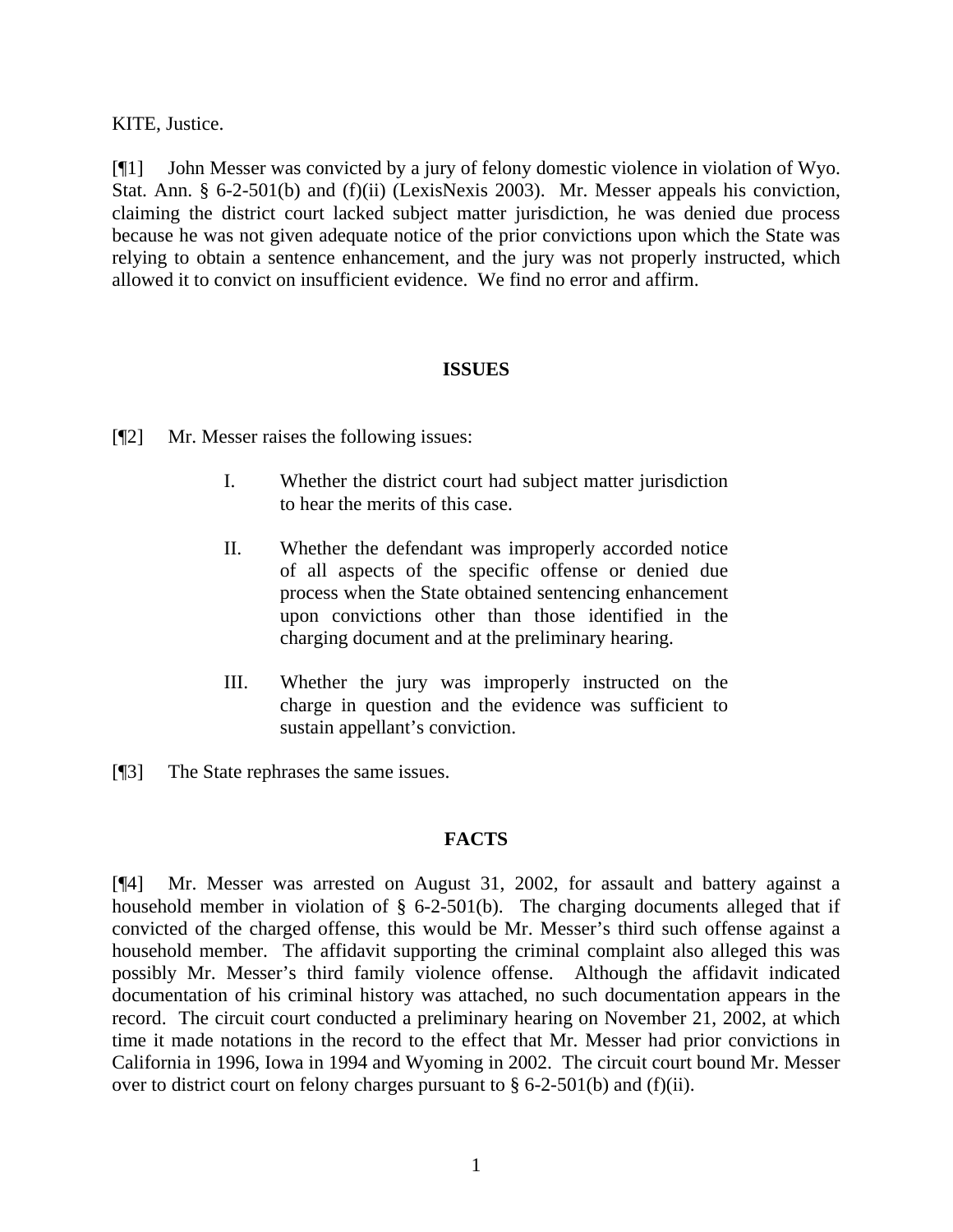[¶5] On February 19, 2003, Mr. Messer filed a motion in district court requesting that his case be remanded to circuit court. Mr. Messer claimed the statute under which he was charged required proof of two prior convictions of assault and battery upon a household member. He asserted he had not been provided with any documentation demonstrating that the 2002 conviction met the requirements for making the current charge a third time family violence conviction and a felony. Specifically, he asserted that because the judgment and sentence on the 2002 reckless endangerment conviction did not reference the Family Violence Protection Act, the State failed to establish that he committed a felony over which the district court had subject matter jurisdiction. Under these circumstances, Mr. Messer contended he should be back in circuit court facing a misdemeanor charge.

[¶6] The district court conducted a hearing on the motion on February 20, 2003. In its ruling from the bench denying Mr. Messer's motion, the district court concluded the circuit court bound the case over after finding there was probable cause to do so. The district court also concluded the judgment and sentence from the 2002 conviction for reckless endangerment under Wyo. Stat. Ann. § 6-2-504(a) (LexisNexis 2003) counted as one of the three offenses supporting a felony charge and sentence enhancement because it was one of the offenses specifically mentioned in  $\S$  6-2-501(f)(ii). The district court concluded Mr. Messer was entitled to notice of the precise convictions upon which the State relied in seeking enhancement and that the 2002 judgment and sentence provided that notice. The district court also concluded the State still had the burden of proving beyond a reasonable doubt at the enhanced penalty proceeding that the prior convictions existed and applied to this case. The district court denied Mr. Messer's motion without prejudice to reassert it in the enhanced sentencing proceeding.

[¶7] The case proceeded to trial and Mr. Messer was convicted. He was sentenced to 18 to 24 months in the Wyoming State Penitentiary. The sentence was suspended and he was required to serve six months in the Natrona County Detention Center, complete 24 months of supervised probation and successfully complete the felony program at Community Alternatives of Casper.

## **STANDARD OF REVIEW**

[¶8] Questions of subject matter jurisdiction are matters of law which we review de novo. *Routh v. State ex rel. Wyoming Workers' Compensation Div*., 952 P.2d 1108, 1114 (Wyo. 1998); *Nyberg v. State Military Department*, 2003 WY 43, ¶ 8, 65 P.3d 1241, ¶ 8 (Wyo. 2003). Constitutional questions and questions concerning the accuracy of jury instructions are likewise matters of law subject to de novo review. *Joyner v. State*, 2002 WY 174, ¶ 7, 58 P.3d 331, ¶ 7 (Wyo. 2002); *Paugh v. State*, 9 P.3d 973, 975 (Wyo. 2000).

[¶9] When reviewing jury instructions, we consider the following:

Jury instructions should inform the jurors concerning the applicable law so that they can apply that law to their findings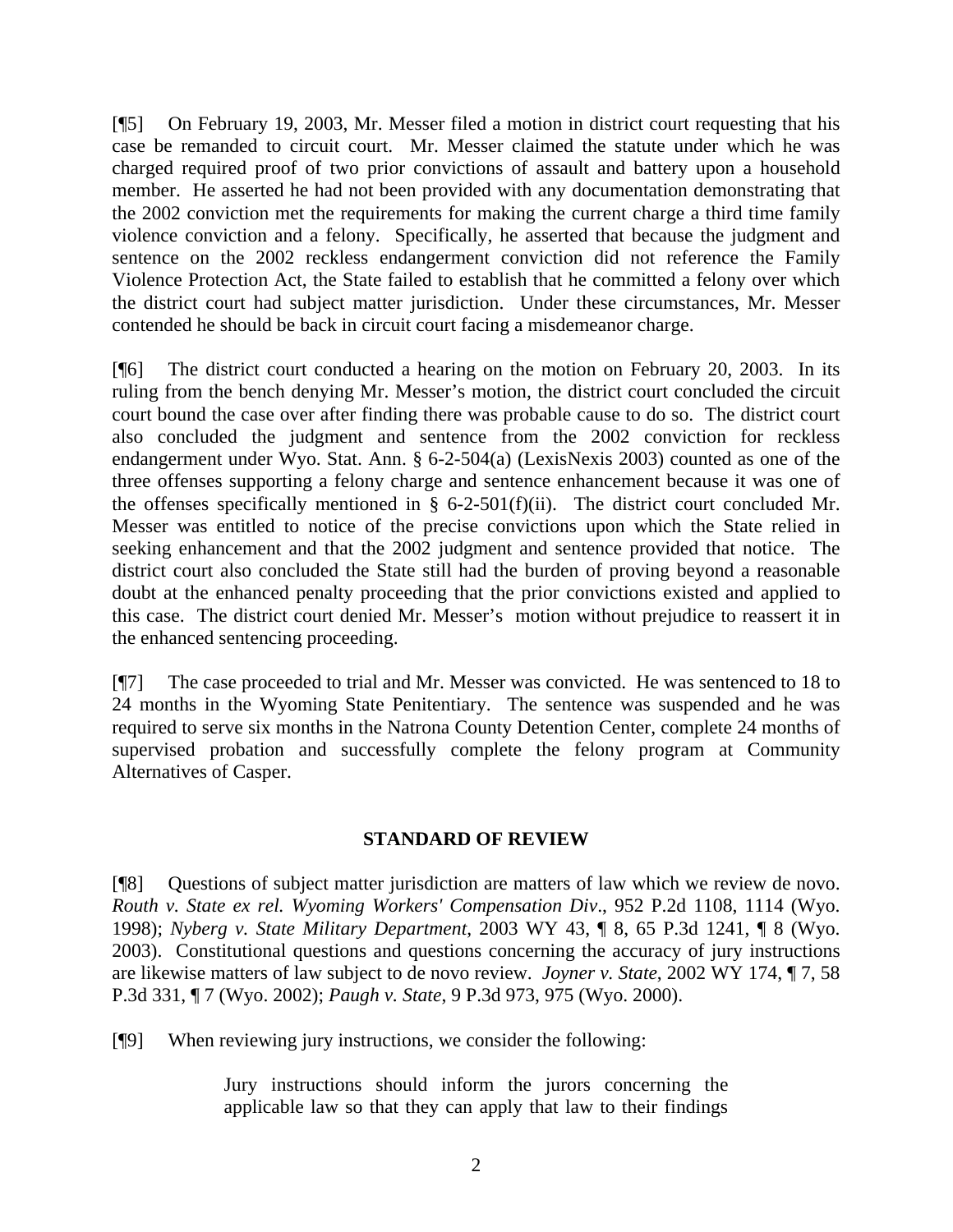with respect to the material facts, instructions should be written with the particular facts and legal theories of each case in mind and often differ from case to case since any one of several instructional options may be legally correct, a failure to give an instruction on an essential element of a criminal offense is fundamental error, as is a confusing or misleading instruction, and the test of whether a jury has been properly instructed on the necessary elements of a crime is whether the instructions leave no doubt as to the circumstances under which the crime can be found to have been committed.

*AMG v. State (In re CG),* 2003 WY 166, ¶ 4, 81 P.3d 208, ¶ 4 (Wyo. 2003) (citation omitted). We also

> must determine whether the instructions, taken as a whole, adequately advise the jury of the applicable law. Proper instructions should be clear declarations of the pertinent law. The ruling of a trial court on an instruction will not constitute reversible error unless there is a showing of prejudice, which connotes a demonstration by the complaining party that the instruction misled or confused the jury with respect to the applicable principles of law.

*Jensen v. Fremont Motors Cody, Inc*., 2002 WY 173, ¶ 12, 58 P.3d 322, ¶ 12 (Wyo. 2002). Our standard for reviewing the sufficiency of the evidence is as follows:

> When reviewing a sufficiency of the evidence claim in a criminal case, we must determine whether a rational trier of fact could find the essential elements of the crime were proven beyond a reasonable doubt. We do not consider conflicting evidence presented by the unsuccessful party, and afford every favorable inference which may be reasonably and fairly drawn from the successful party's evidence. We have consistently held that it is the jury's responsibility to resolve conflicts in the evidence. We will not substitute our judgment for that of the jury, . . . our only duty is to determine whether a quorum of reasonable and rational individuals would, or even could, have come to the same result as the jury actually did.

*Urbigkit v. State*, 2003 WY 57, ¶ 44, 67 P.3d 1207, ¶ 44 (Wyo. 2003).

### **DISCUSSION**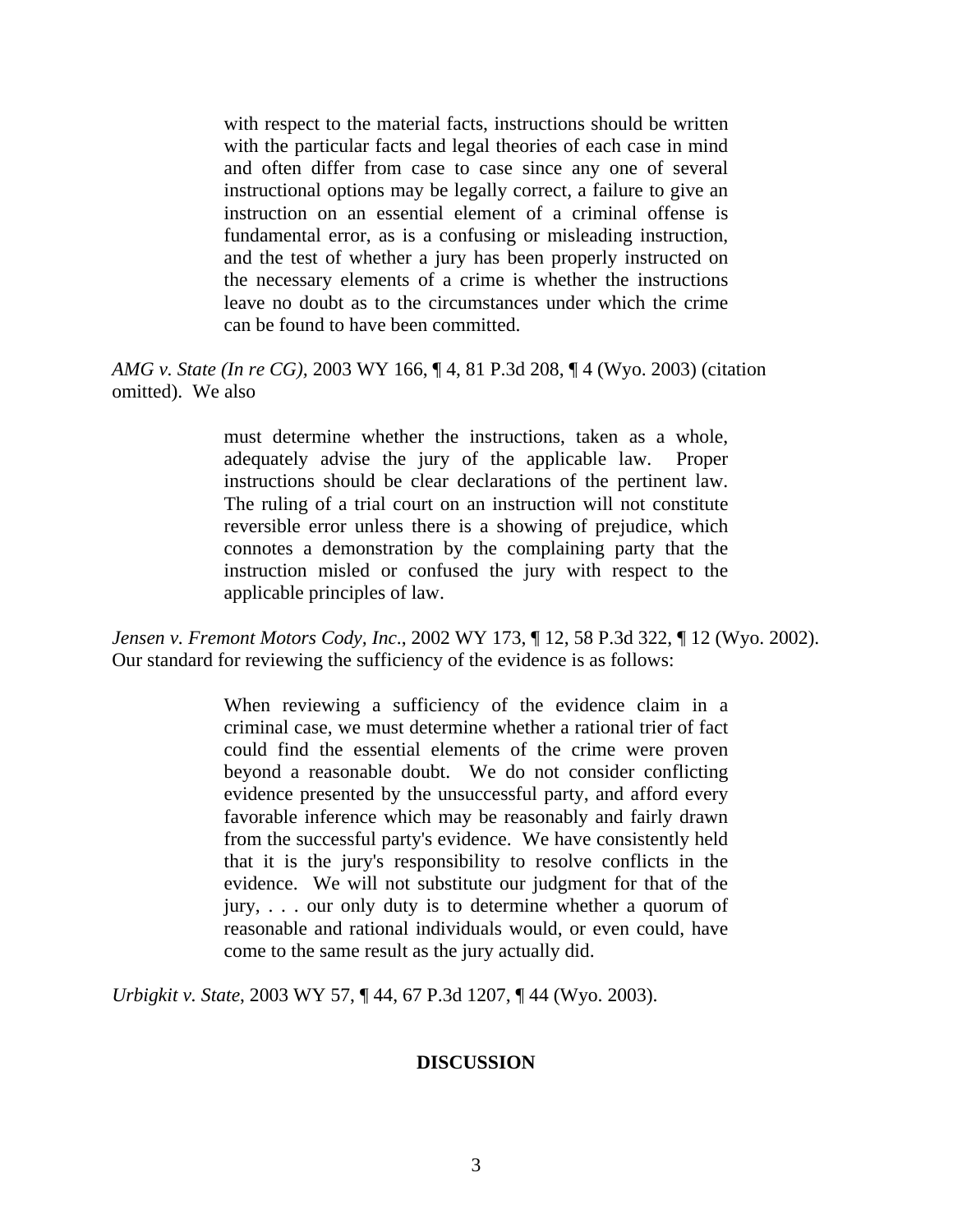## *1. Subject matter jurisdiction*

[¶10] Mr. Messer asserts the district court did not have subject matter jurisdiction because the initial charge was for violation of § 6-2-501(b), the misdemeanor offense of battery, over which the circuit court, not the district court, had jurisdiction. He contends that § 6-2-501(f)(ii) requires proof of two or more previous convictions of similar charges within the preceding ten years as a condition precedent to the district court's assumption of jurisdiction of the case. He claims the State did not meet its burden of proving the previous convictions by a preponderance of the evidence at the preliminary hearing.

[¶11] The State argues the evidence of prior convictions presented at the preliminary hearing was sufficient for the circuit court to bind Mr. Messer over to district court. Citing *Wilson v. State*, 655 P.2d 1246, 1251 (Wyo. 1982), the State asserts it was not required to prove its case for enhanced sentencing at the preliminary hearing but only to present such proof as would "cause a person of ordinary prudence to conscientiously entertain a reasonable belief that a public offense has been committed in which the accused participated." That it ultimately relied upon different family violence crimes for sentencing enhancement than those alleged at the preliminary hearing, the State contends, did not deprive the district court of subject matter jurisdiction.

[¶12] Mr. Messer was charged with violating the following provisions of § 6-2-501:

(b) A person is guilty of battery if he unlawfully touches another in a rude, insolent or angry manner or intentionally, knowingly or recklessly causes bodily injury to another.

. . .

(f) A household member as defined by W.S. 35-21-102 who commits a second or subsequent battery against any other household member shall be punished as follows:

. . .

(ii) *A person* convicted upon a plea of guilty or no contest or *found guilty of a third* or subsequent *offense under this subsection against any other household member***,** *after having been convicted upon a plea of guilty or no contest or found guilty of a violation of W.S.* 6-2-501(a), (b), (e) or (f), 6-2-502, 6-2-503, *6-2-504* or other substantially similar law of this or any other state, tribe or territory *against any other household member* within the previous ten (10) years *is guilty of a felony* punishable by imprisonment for not more than two (2)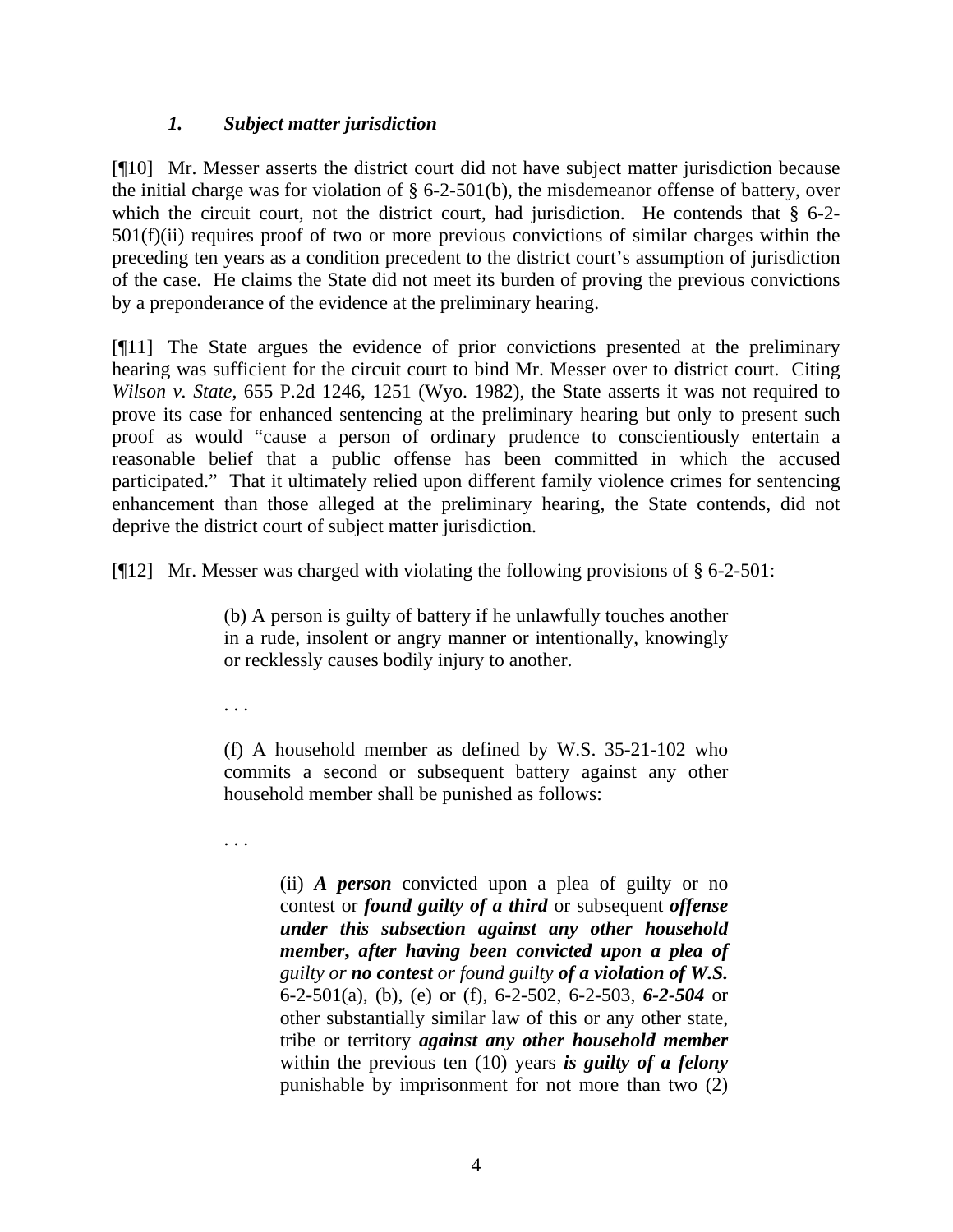years, a fine of not more than two thousand dollars (\$2,000.00), or both. (emphasis added).

As stated earlier in this decision, the charging documents alleged that this was Mr. Messer's third violation under this provision, making the charge a felony rather than a misdemeanor.

[¶13] Subject matter jurisdiction is the power to hear and determine cases of the general class to which the proceedings in question belong. *Fuller v. State*, 568 P.2d 900, 902-03 (Wyo. 1977). We have said:

> "It is fundamental, if not axiomatic, that, before a court can render any decision or order having any effect in any case or matter, it must have subject matter jurisdiction. Jurisdiction is essential to the exercise of judicial power. Unless the court has jurisdiction, it lacks any authority to proceed, and any decision, judgment, or other order is, as a matter of law, utterly void and of no effect for any purpose. Subject matter jurisdiction, like jurisdiction over the person, is not a subject of judicial discretion. There is a difference, however, because the lack of jurisdiction over the person can be waived, but lack of subject matter jurisdiction cannot be. Subject matter jurisdiction either exists or it does not and, before proceeding to a disposition on the merits, a court should be satisfied that it does have the requisite jurisdiction."

*United Mine Workers of America Local 1972 v. Decker Coal Co*., 774 P.2d 1274, 1283-84 (Wyo. 1989). In the context specifically of criminal cases, we have said: subject matter jurisdiction over the offense charged is fundamental and indispensable to a prosecution. *Mendicoa v. State*, 771 P.2d 1240, 1246 (Wyo. 1989). District courts in Wyoming have jurisdiction over all criminal cases except those for which other provision is made. *Fuller,* 568 P.2d at 902, citing Article 5, § 10, Wyoming Constitution. Circuit courts have original jurisdiction in all misdemeanor criminal cases and are required to conduct preliminary hearings for all persons charged with a felony. Wyo. Stat. Ann. §§ 5-9-129 and 132 (LexisNexis 2003).

[¶14] The purpose of a preliminary hearing is to establish the existence of probable cause to hold the accused for prosecution. *Weddle v. State*, 621 P.2d 231, 239 (Wyo. 1980). Although some discovery results as a by-product of the hearing, discovery is not the purpose of the hearing. *Id*. It also is not the purpose of a preliminary hearing to establish guilt. *Wilson*, 655 P.2d at 1253. Likewise, it was not the purpose of the preliminary hearing to establish whether Mr. Messer did or did not have prior convictions for family violence. The sole purpose was to establish whether probable cause existed to bind him over to district court on a felony family violence charge.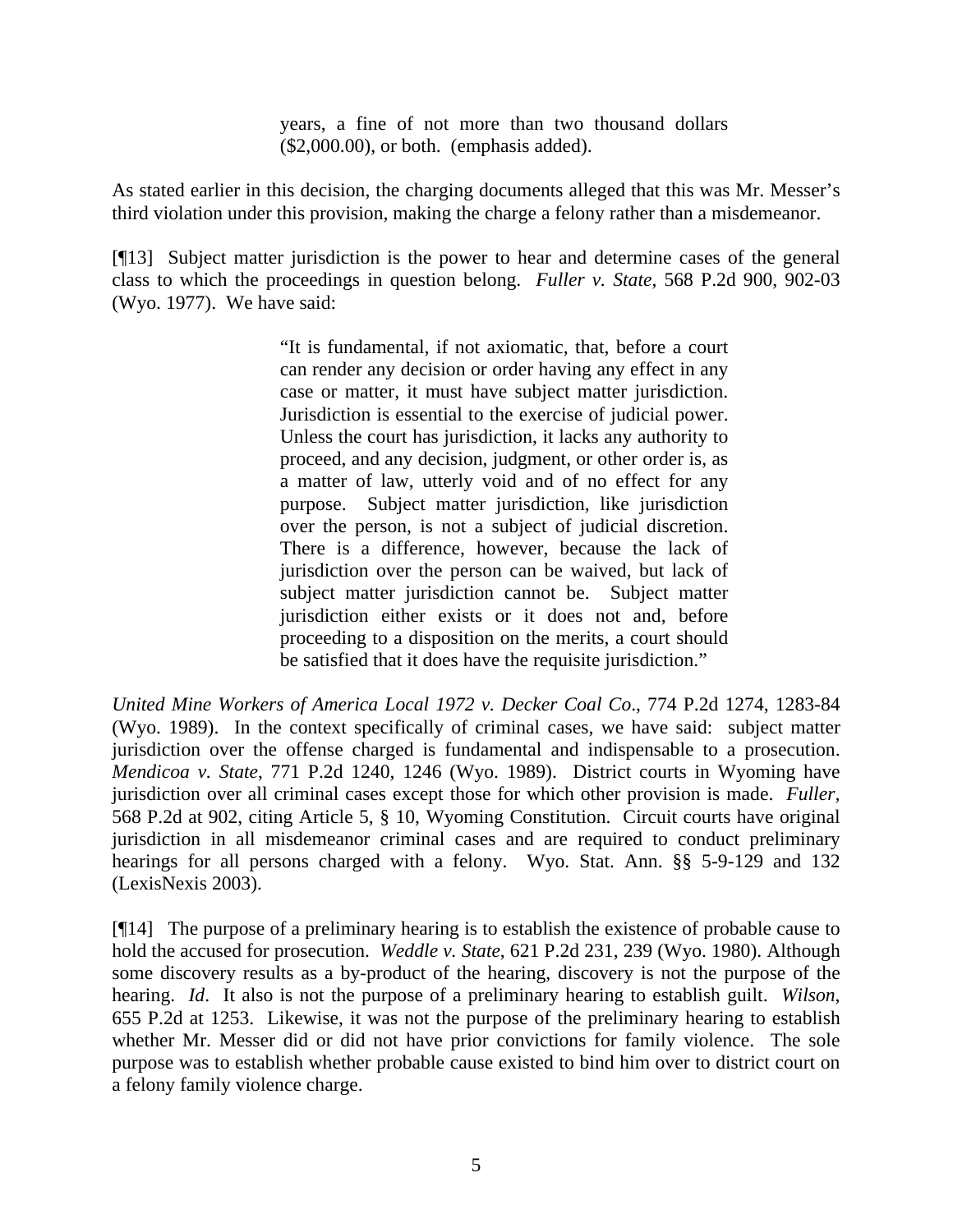[¶15] In *Brehm v. State*, 427 So.2d 825 (Fla. Dist. Ct. App. 1983), the defendant was charged with misdemeanor tampering with a parking meter. The information did not allege that he had a prior conviction for the same offense. At the sentencing hearing, the trial court discovered the prior conviction and sentenced the defendant as a felon under the applicable sentencing enhancement provision. Applying the rule that subject matter jurisdiction is determined from the face of the charging document, the appellate court held that the trial court did not have subject matter jurisdiction over the felony offense when the information alleged a misdemeanor.

[¶16] Mr. Messer's case is distinguishable from *Brehm* in that the charging documents alleged that this was his third family violence offense, making the offense a felony and bringing into play the enhancement provision of  $\S$  6-2-501(f)(ii). Applying the rule that subject matter jurisdiction is determined from the face of the charging documents, the district court had subject matter jurisdiction over the felony offense because the charging documents alleged the elements constituting a felony.

[¶17] Mr. Messer cites two Wyoming cases in support of his argument: *Brisson v. State*, 955 P.2d 888 (Wyo. 1998) and *Abeyta v. State*, 2003 WY 136, 78 P.3d 664 (Wyo. 2003). Neither of these cases supports his position. In *Brisson*, we held that the defendant's prior conviction for family violence, based upon a guilty plea entered without the assistance of counsel after the defendant requested counsel, could not be relied upon to impose or enhance a sentence on a later family violence conviction. Mr. Messer's prior convictions were not uncounseled. In *Abeyta*, the defendant claimed the State failed to prove his prior family violence convictions. We did not address the merits of the claim, but did say that prior convictions could be established through authenticated copies of judgments and sentences. *Abeyta*, however, did not address the question of subject matter jurisdiction.

[¶18] Considering these authorities and the parties' arguments, we hold that the district court had subject matter jurisdiction to proceed with the trial under the particular circumstances of this case. The charging documents alleged this to be Mr. Messer's third family violence offense within the previous ten years in violation of  $\S$  6-2-501(b) and (f)(ii), making the offense a felony and, upon a finding of probable cause to bind the case over, properly within the jurisdiction of the district court.

# *2. Due process*

[¶19] Mr. Messer asserts he was denied due process in that he was not provided adequate notice of the specific prior convictions upon which the State intended to rely to obtain an enhancement of his sentence. The State contends Mr. Messer received adequate notice of the prior convictions at the January 7, 2003, arraignment. We hold that Mr. Messer received adequate notice of the prior convictions and he was not denied due process.

[¶20] The charging documents alleged this was Mr. Messer's third family violence offense within the previous ten years. At the preliminary hearing on November 27, 2002, a law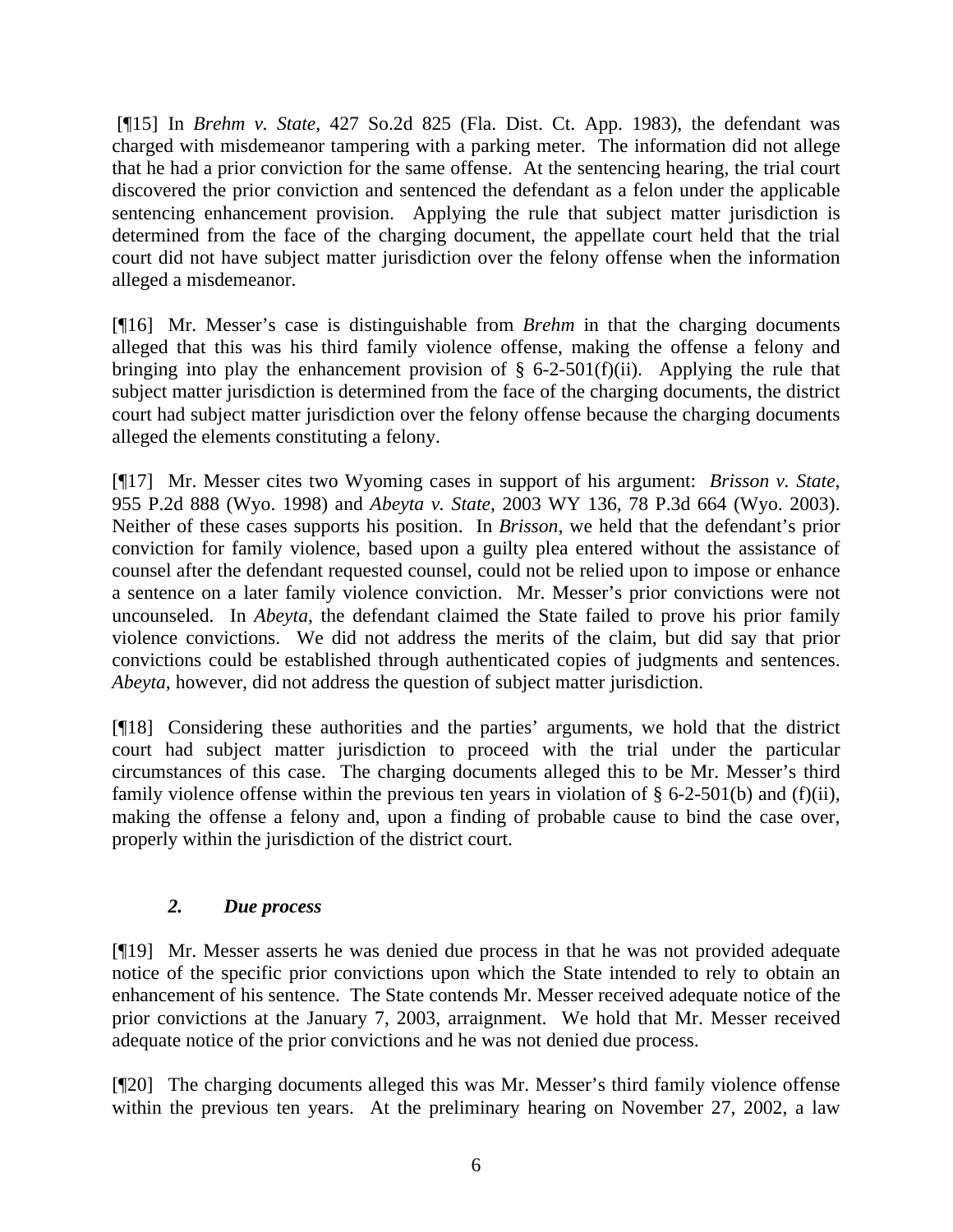enforcement officer testified that Mr. Messer had two prior family violence convictions, one from 1996 in Placerville, California and one from 1994 in Webster City, Iowa. The officer also testified that Mr. Messer had a prior reckless endangerment conviction in Wyoming, although he did not identify it as a family violence conviction.

[¶21] At the arraignment in district court on January 7, 2003, the State informed the court that Mr. Messer was originally charged with a misdemeanor but the case was re-filed as a felony based upon Mr. Messer's prior criminal history involving family violence against the same victim in 2001 and 2002. On February 19, 2003, the State filed a notice of intent to use evidence in which it described the following prior convictions supporting the felony charge:

> Ms. Gomez and the Defendant have had an intimate relationship for several years. Over the course of that relationship, Ms. Gomez has been a victim of Mr. Messer's violence. For example, in July of 2001, Mr. Messer struck and choked Ms. Gomez with a wire clothes hanger. During that assault he also forced her head through a sheet-rock wall by repeatedly slamming her head into the wall. Ms Gomez had to flee the residence to get assistance. At the time of the assault, Mr. Messer was intoxicated. Upon arrest, Mr. Messer denied committing the assault. Mr. Messer was convicted of "Second Offense" [b]attery in Converse County regarding this incident.

> On another occasion, in June of 2002, the Defendant again battered Ms. Gomez and threatened her with a firearm. The Defendant was intoxicated at the time of this offense. Ms. Gomez was able to free herself from the Defendant and get to safety. The Defendant subsequently barricaded himself in his home when Law Enforcement arrived. Mr. Messer was convicted of Reckless Endangerment for this incident.

[¶22] In *State ex rel. Motor Vehicle Division v. Holtz*, 674 P.2d 732, 738 (Wyo. 1983), we recognized that due process requires notice if a former conviction is to be used to enhance punishment. *Spinner v. State*, 2003 WY 106, ¶ 29, 75 P.3d 1016, ¶ 29 (Wyo. 2003). Where a statutory enactment providing for sentence enhancement does not expressly require notice of prior convictions, the accused is entitled to the due process protections required in any criminal prosecution, meaning reasonable notice and an opportunity to be heard regarding the possibility of an enhanced sentence for recidivism. *Heinemann v. State*, 12 P.3d 692, 699 (Wyo. 2000). We applied this standard in *Heinemann* to conclude the defendant received adequate notice and there was no denial of due process where he was advised prior to trial that the State intended to seek enhancement under the habitual criminal statute and then informed after the jury found him guilty of third degree sexual assault that the State would seek enhancement under Wyo. Stat. Ann. § 6-2-306(d) (LexisNexis 2003) of the sexual assault statutes. In reaching this result, we cited federal appellate court cases holding that in the absence of statutory notice standards, *pretrial* notice of intent to seek sentence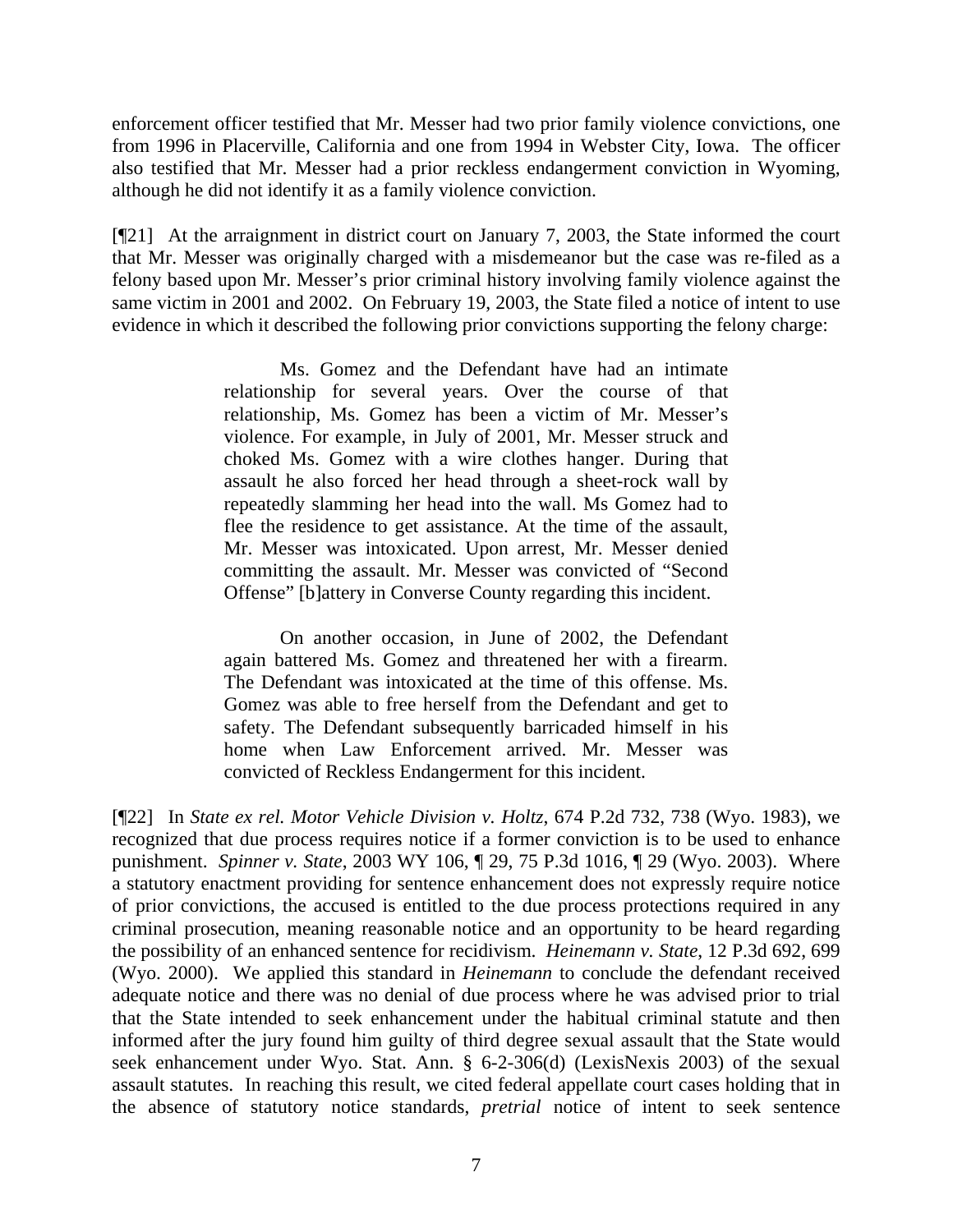enhancement is not required. *Heinemann*, 12 P.3d at 699, citing *United States v. Mauldin*, 109 F.3d 1159, 1162-63 (6<sup>th</sup> Cir. 1997); *United States v. Gibson*, 64 F.3d 617, 625-26 (11<sup>th</sup>) Cir. 1995). Given this federal precedent, we held that the notice in *Heinemann* satisfied due process.

[¶23] Section 6-2-501(f), the sentencing enhancement provision for battery against a household member, does not contain a notice requirement. Mr. Messer, therefore, was entitled to reasonable notice and an opportunity to be heard regarding the possibility of an enhanced sentence for recidivism. *Heinemann*, 12 P.3d at 699. He was notified in the original charging documents that a conviction on the current charge would constitute his third conviction under the Family Violence Protection Act. At his arraignment, Mr. Messer was notified of the prior convictions upon which the State later relied for enhanced sentencing. These circumstances satisfy the requirements of due process and we find no error in this regard.

# *3. Jury instructions/sufficiency of the evidence*

[¶24] Mr. Messer asserts that jury instruction No. 6 and the verdict form improperly allowed for alternative findings and a conviction based upon insufficient evidence. The State responds that the jury instruction correctly stated the law and there was sufficient evidence to support the jury's finding of guilty on both alternatives. Jury instruction No. 6 stated as follows:

> The elements of the crime of battery, as charged in this case, are:

- 1. On or about the  $31<sup>st</sup>$  day of August, 2002
- 2. In the County of Natrona, and State of Wyoming
- 3. The Defendant, John Anthony Messer
- 4. Unlawfully touched another, Jessica Gomez
- 5. A household member
- 6. In a rude, insolent or angry manner.
- OR
- 3. Intentionally, knowingly or recklessly
- 4. Cause bodily injury to another, Jessica Gomez
- 5. A household member.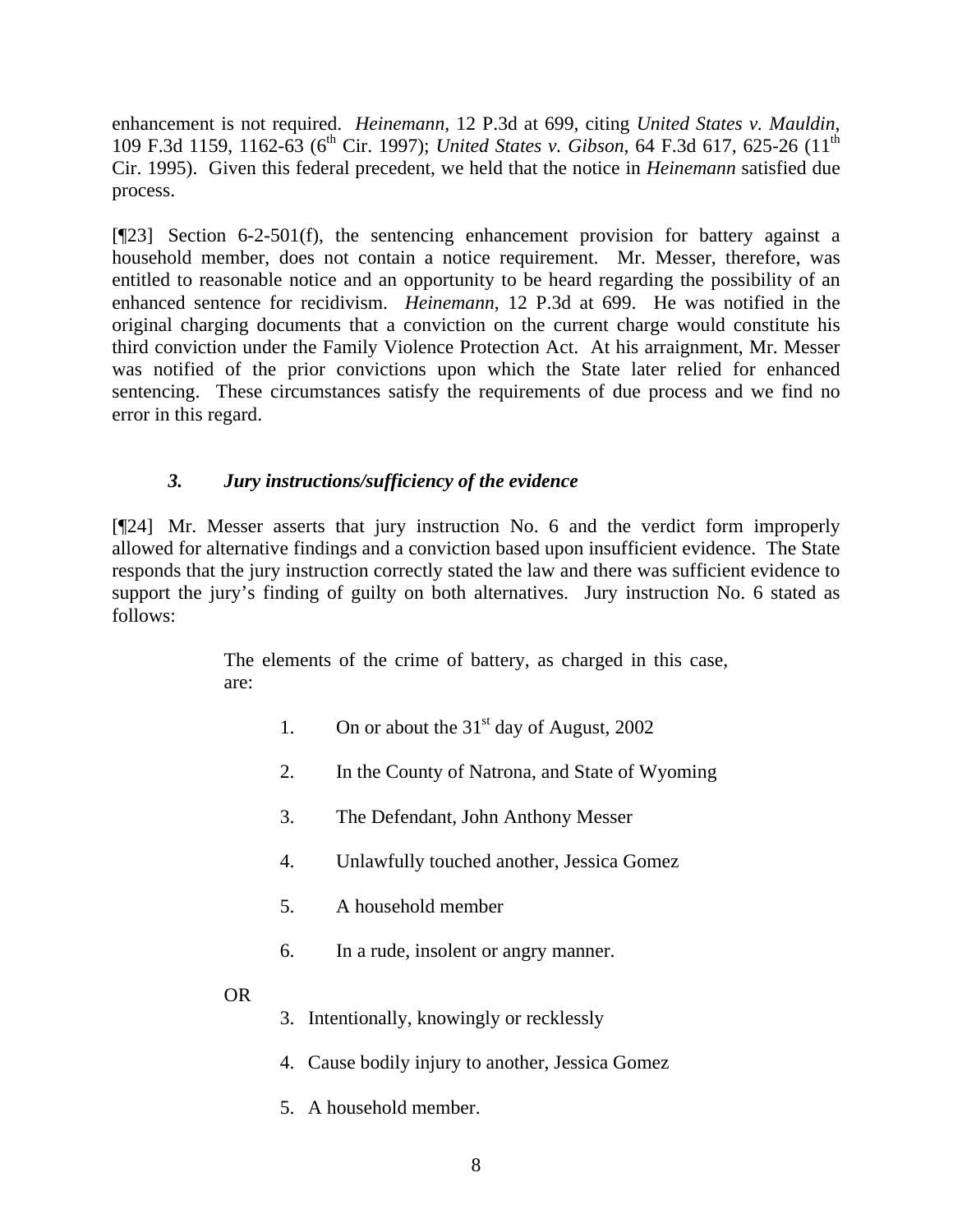If you find from your consideration of all of the evidence that each of these elements has been proved beyond a reasonable doubt, then you should find the Defendant guilty.

If, on the other hand, you find from your consideration of all of the evidence that any of these elements has not been proved beyond a reasonable doubt, then you should find the Defendant not guilty.

The verdict form stated as follows:

We the jury, duly empaneled and sworn to try the aboveentitled cause, do find as follows:

1(A). As to the charge of Battery by unlawfully touching Jessica Gomez in a rude, insolent or angry manner, charged in the Amended Information, we find the Defendant, John Anthony Messer:

\_\_\_\_\_\_\_ Guilty

\_\_\_\_\_\_\_ Not Guilty

1(B). As to the charge of Battery by intentionally, knowingly or recklessly causing bodily injury to Jessica Gomez, charged in the Amended Information, we find the Defendant, John Anthony Messer:

\_\_\_\_\_\_\_ Guilty

\_\_\_\_\_\_\_ Not Guilty

After deliberating for one hour and twenty minutes, the jury sent the following question out to the district court:

> on the verdict do we have to find for charge  $1(A)$  or  $1(B)$ , or both?

After consulting with counsel and obtaining their agreement, the district court answered the question as follows without objection:

> . . . the answer is both. I would advise you that separate determinations need to be made on both  $1(A)$  and  $1(B)$  for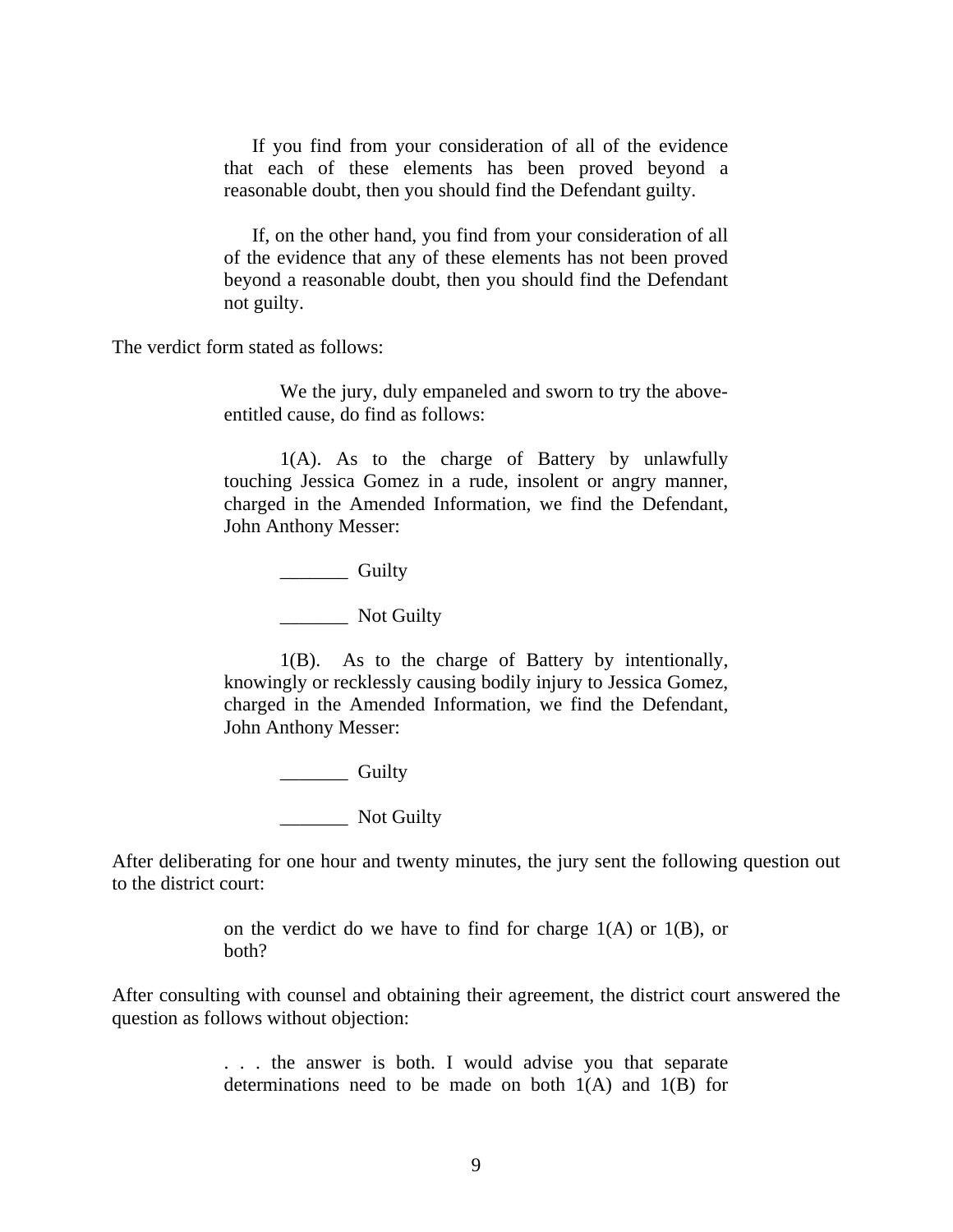which there must be proof beyond a reasonable doubt of all of the elements of the respective breakdown of the charges.

That is, there needs to be proof beyond a reasonable doubt of all the elements necessary to support the offense of battery as referred to in  $1(A)$ , and there must be proof beyond a reasonable doubt to establish all of the elements of proof for the battery as would be determined in question 1(B). Those elements are set forth in Instruction 6 of the packet that's been provided.

The jury went back to the jury room to deliberate further and returned a verdict of guilty on both 1(A) and 1(B). Consistent with the jury verdict, and following the sentencing hearing, the district court entered judgment finding Mr. Messer guilty on one count of assault and battery (FVPA), third offense, a felony, in violation of § 6-2-501(b) and (f)(ii).

[¶25] We review Mr. Messer's claim for plain error because he did not object to the instruction or verdict form.<sup>1</sup> Therefore, he must prove that a clear and unequivocal rule of law was violated in a clear and obvious way resulting in denial of a substantial right and material prejudice. *Urbigkit,* ¶ 41.

[¶26] We have addressed the propriety of jury instructions and verdict forms presenting alternative grounds for conviction in several recent cases. *Id.*; *May v. State*, 2003 WY 14, 62 P.3d 574 (Wyo. 2003); *Tanner v. State*, 2002 WY 170, 57 P.3d 1242 (Wyo. 2002). Prior to those cases, we also addressed the issue in *Bush v. State*, 908 P.2d 963, 966 (Wyo. 1995), where we held that a verdict must be set aside in cases where the verdict is supportable on one ground but not on another and it is impossible to tell which ground the jury selected. As in the present case, all of those prior cases involved jury instructions that quoted language directly from a criminal statute containing alternative grounds for conviction of the crime charged*. Urbigkit* concerned Wyoming's aggravated assault and battery statute and involved the alternative theories that the defendant knowingly caused or attempted to cause, or threatened to cause, bodily injury with a deadly weapon. We upheld two of the convictions but reversed four others because there was no evidence the defendant caused injury or attempted to cause injury or threatened to cause injury with a deadly weapon to four of the victims. *Urbigkit*, ¶ 48. *Bush* and *Tanner* concerned Wyoming's burglary statute while *May* involved aggravated burglary. In each case, however, the jury was instructed that the defendant was guilty of the crime charged if the evidence showed he entered a building without authority with the intent to commit larceny or the intent to commit a felony. Because the evidence was not sufficient to show entry with the intent to commit both larceny and a felony, we reversed the burglary convictions in *Bush* and *Tanner* and the aggravated burglary conviction in *May*.

 $\overline{a}$ 

 $<sup>1</sup>$  In fact, instruction 6 was in substance identical to the elements instruction offered by the defense.</sup>